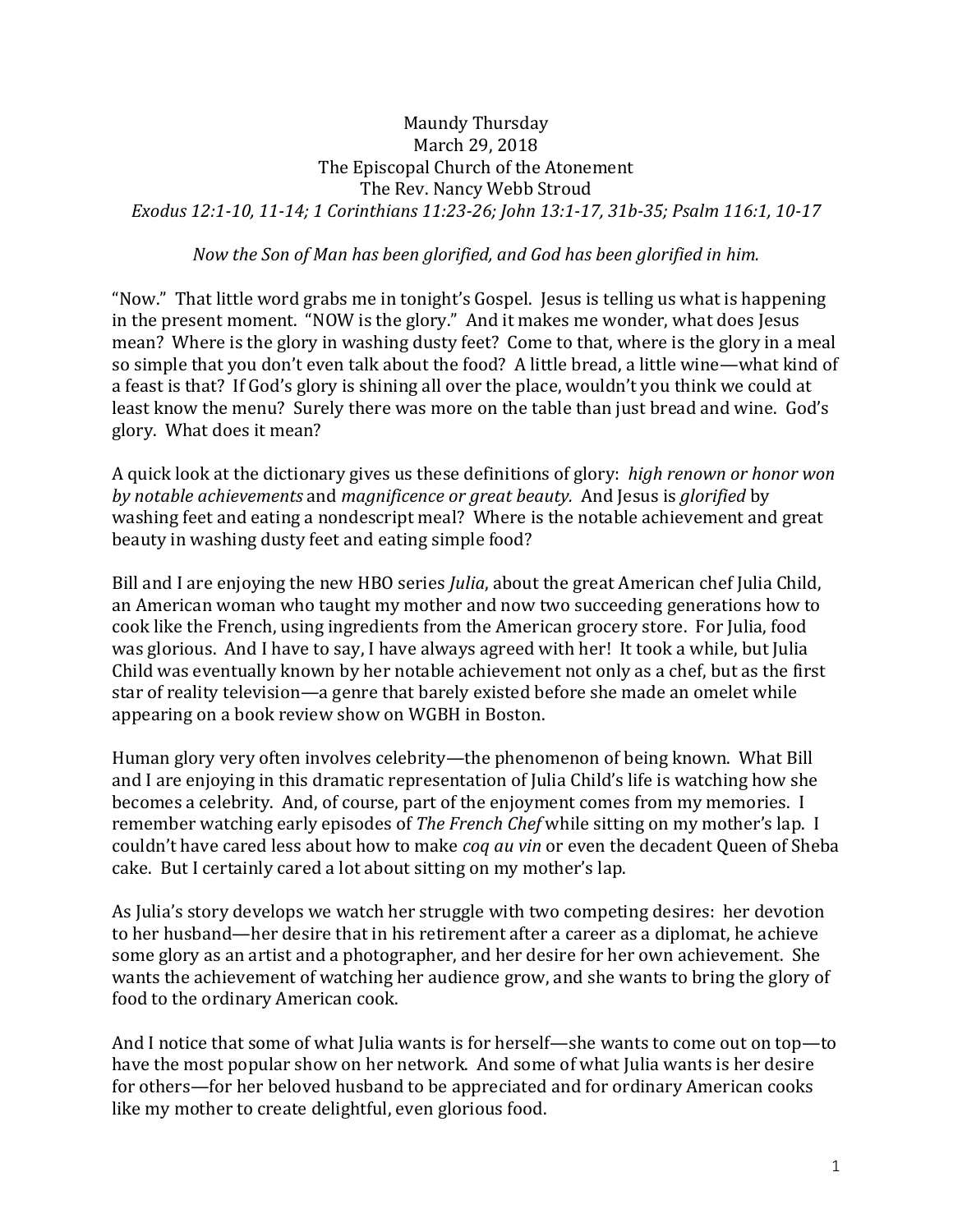Our culture so often leads us to think only of ourselves—but it is the early memory of my comfortable seat on my mother's lap, and it is watching Julia's devotion to her husband that draw me to watch this story of her life. Her cookbooks are great, and her hollandaise will be on my Easter table this Sunday, but Julia as a human being is so much more interesting than any recipe of hers that I may copy.

How often do we think that we can take care of ourselves—that we don't need, or shouldn't need, help? How many of us thought that our Lenten fast would lead to a thinner or moresober self? How many of us think that working longer hours will make the boss love us more? We might want the glory of great achievement, but it is magical thinking, that the glory of the world can be grabbed and caught.

Magnificence and beauty and flavor are gifts of God. Free gifts: they cannot be clutched or earned, but only received. Once received, however, glorious gifts can be magnified. Because of Julia Child generations of folks know that egg yolk, lemon juice, and butter can become the hollandaise that glorifies spring asparagus and lifts an egg on toast to high art.

John in his gospel may not talk much about the food—it was just an ordinary supper after all, that last supper that Jesus shared with his friends, but there they sat surrounded by the glory of God. And it is not hard for me to imagine that the wine was from a good pressing and the lamb was succulent, the pita was perfectly chewy, and the honey cakes were, well, glorious.

*Now the Son of Man has been glorified, and God has been glorified in him.* Jesus' lifetime was spent among the ordinary things: bread to keep the people alive. Wine to lift the spirits and make the water clean enough to drink. He walked where he needed to go, on dusty, rocky roads. He made friends along the way—fishermen and Pharisees, little children and sinners. Jesus' friends were ordinary people just trying to get along in life. And in his humanity, Jesus had to learn that glory was not a thing to be grasped. Glory is a free gift from God.

Jesus was a real person, born of human flesh, living and breathing as we all do. And maybe the reason that Holy Scripture doesn't say anything about him between the ages of thirteen and 30 is because he, like all of us, had to struggle to come into his own. Maybe, like Julia Child—or like you or like me, he tried on different things, looking for a little bit of glory. Julia Child was in her fifties when she became a TV star. Her husband Paul was a decade older. And do you know where he found his glory? It was in the promotion of his wife's career. Paul and Julia Child were just ordinary human beings, but when they received the gifts they were given and used them within the context of their devotion to one another, something glorious happened.

Jesus was a fully human man, in a fully human body. We must never forget that. His feet got dusty and sore and scratched and bruised. And so, when they were washed, it felt good. It felt good enough that he knew that washing someone else's feet was a gift that he could